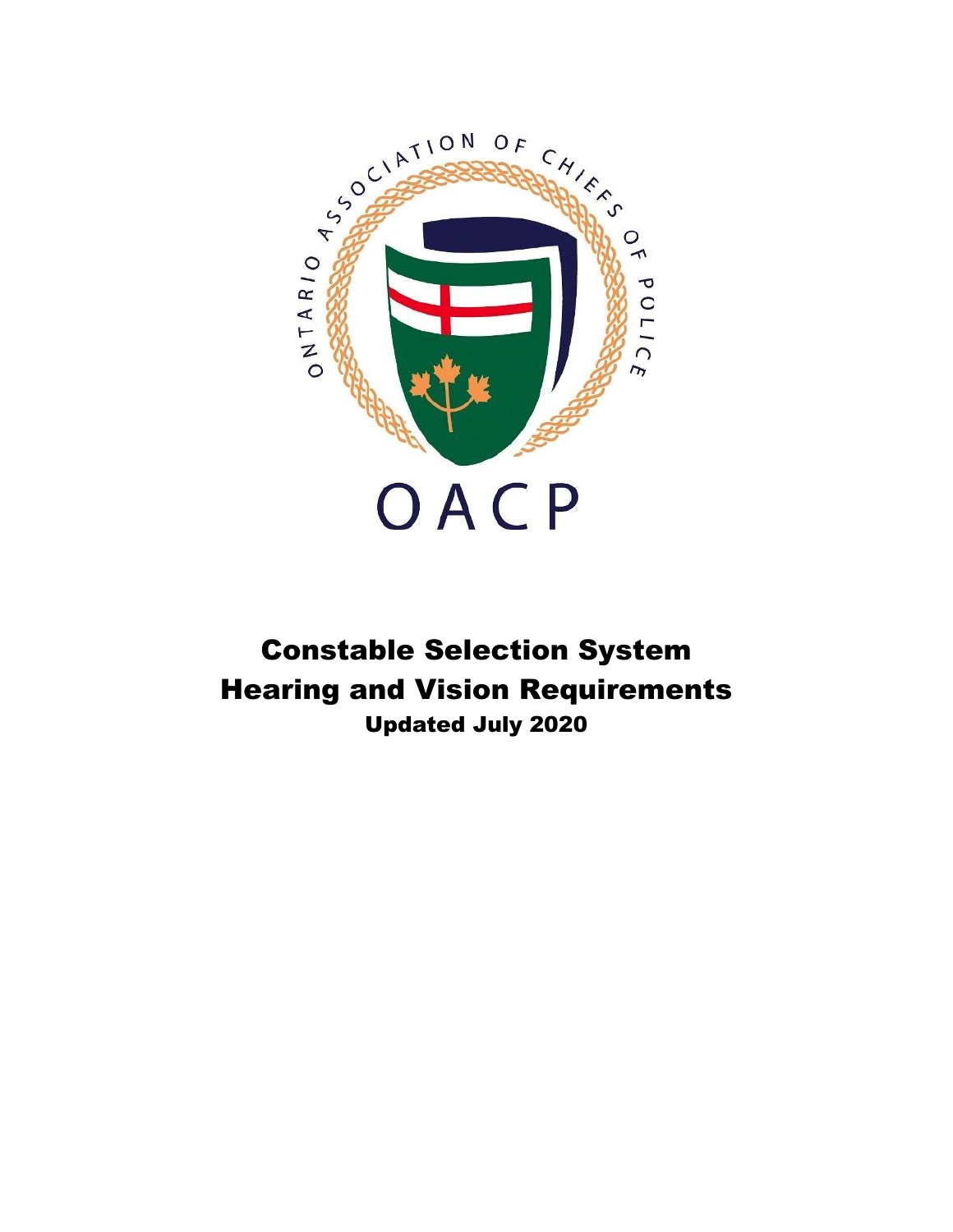

## **Constable Selection System**

The Ontario Association of Chiefs of Police (OACP) are the current administrators of the pre-hire testing service for police applicants across the province of Ontario. The information in this document outlines the **hearing and vision standards** of the Constable Selection System. You as the applicant will be required to complete this package in full and then submit it to the police service upon application.

In addition, in the final stages of the selection and hiring process, **police services may further require you to complete a medical history questionnaire and undergo a comprehensive physical examination which includes (but not limited to) a psychological assessment. You may also be subjected to further hearing and vision assessments.** The medical suitability of an applicant may be determined on the basis of the medical examination conducted by the examining physician acting on behalf of the hiring police service.

Through the medical evaluation, the examining physician will report any medical condition determined to potentially prevent an individual from performing the tasks required of a police constable in a safe and effective manner.

#### **You as the applicant may be disqualified due to the presence of any medical condition, treatment, limitation, or disease that will impact on the performance of essential police duties in the following ways:**

- inhibits performance to a degree that, even with accommodation, essential duties cannot be completed safely and effectively;
- increases, to an unacceptable level, the risk to the applicant's personal health;
- increases the applicant's risk of sudden incapacitation or impaired judgment;
- can result in the transmission of an infectious disease to a co-worker or the public

Please consult with your local police service should you have any questions regarding the grounds for disqualification above.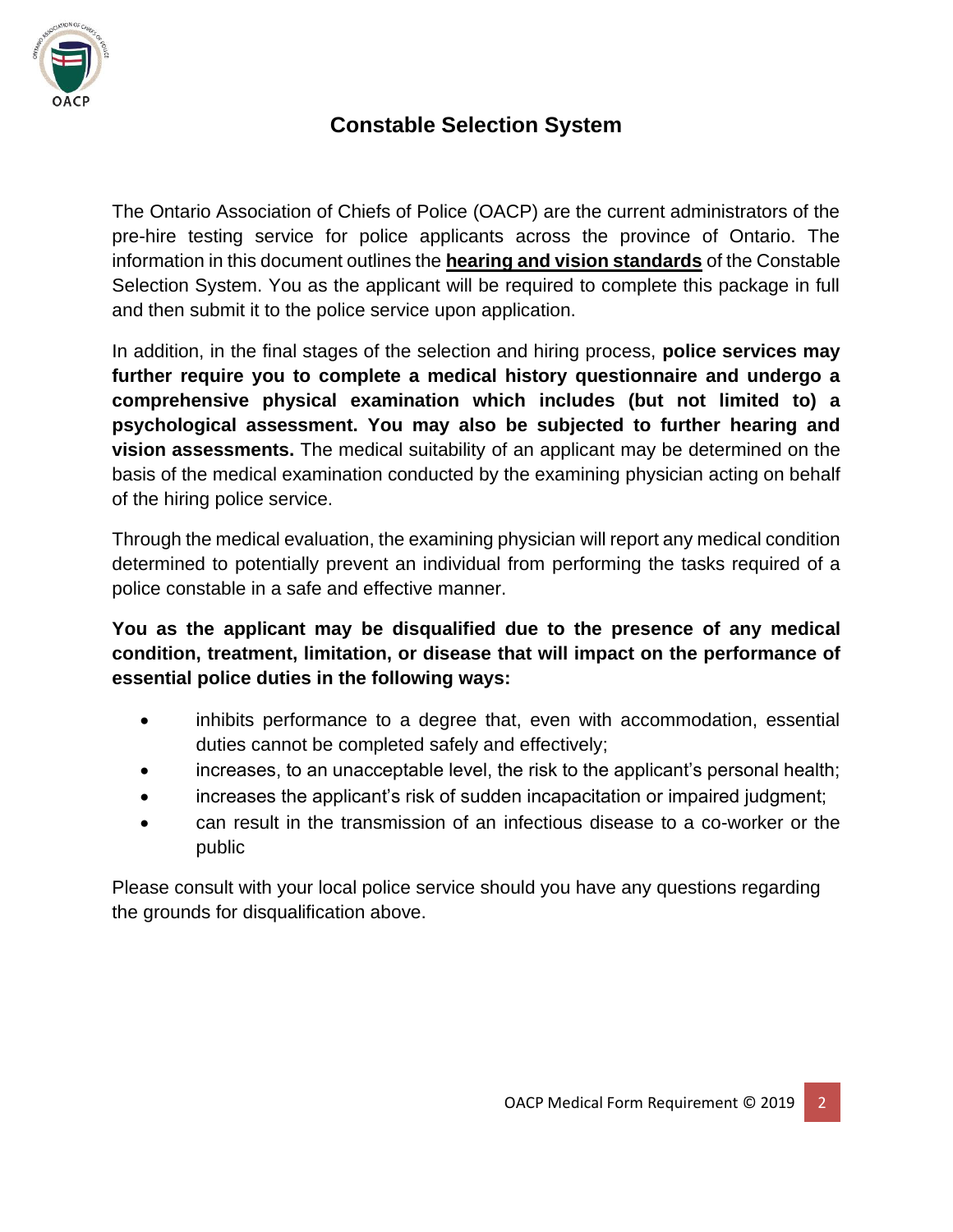

## **Disclaimer**

Police Service which the applicant applies to will have the right to disqualify the applicant if the **hearing and vision standards are not met**. By completing this package, you are acknowledging as the applicant that you are aware and understand that the Police Services or Law Enforcement Agencies may disqualify you based on not meeting any of minimum hearing and vision requirements outlined in this package.

**You are to provide this form to the Police Service that you apply to. This form is valid for 2 years.**

## **Instructions for Applicant**

You are to **sign each individual form** that is required to be completed by **the eye care professional and audiologist.** 

You are to **initial each line and sign** the applicant declaration, acknowledgment, and consent form at the end of this package**.** 

Once you have **completed this package**. You are to **provide this form to the** Police Service along with the rest of your application package.

## **Exemptions**

**Please note, applicants who reside in isolated communities may not required to complete this form. However, you will be required to contact the Police Service you wish to work for and inquire about minimum hearing and vision standard testing.**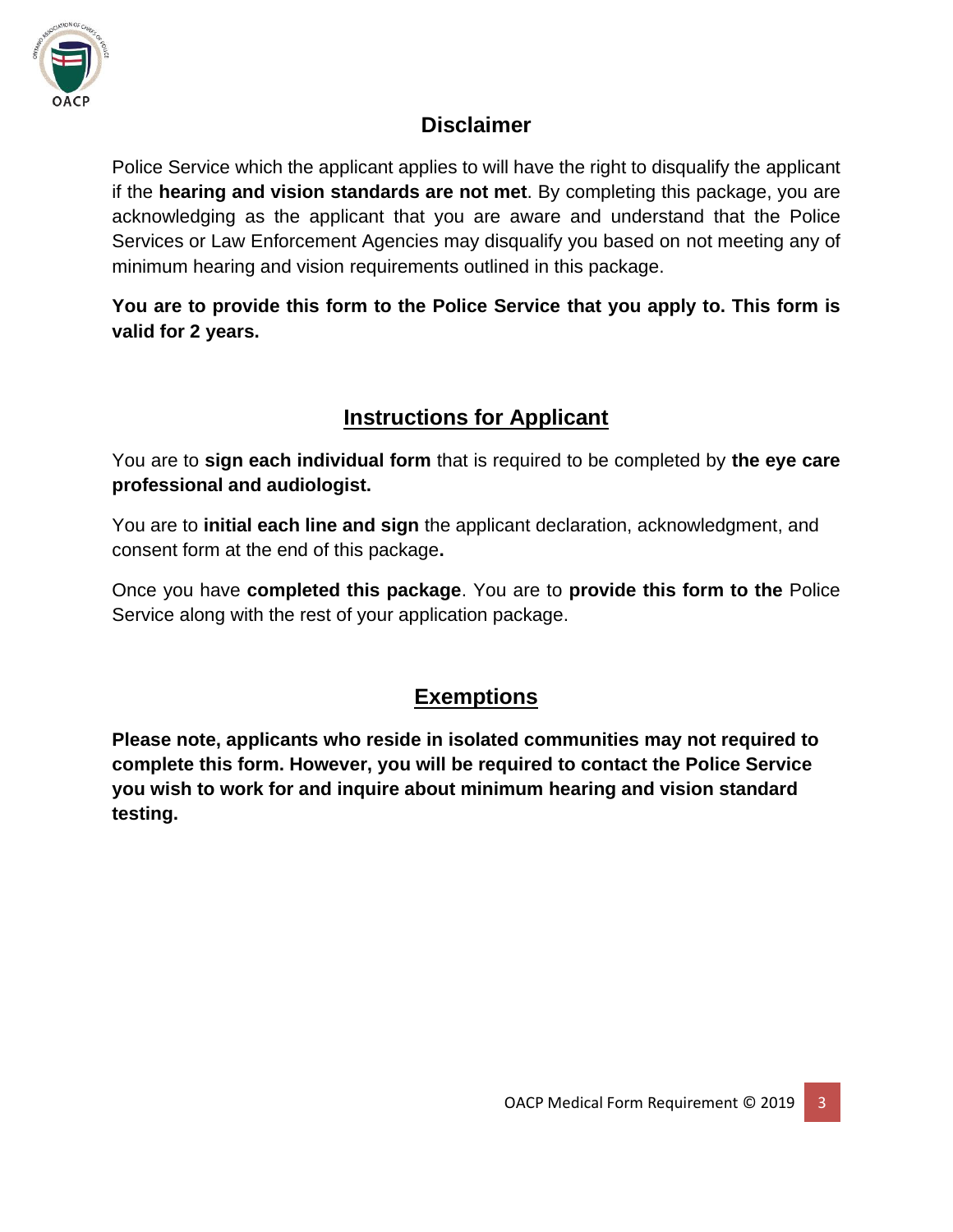

# **Message for Eye Care Professionals (Pertaining to Appendix A)**

Dear Eye Care Professional;

The individual in attendance with you is currently in the pre-hire testing stage with the Ontario Associations of Chiefs of Police as an applicant to become a Police Constable within the province of Ontario.

You are being asked to evaluate the **applicant's ability to meet the minimum vision requirements outlined below.**

## **Conclusion**

In the event the applicant does succeed far enough into the process, you may be contacted by a Police Recruiter or a Physician acting on behalf of a Police Service, to ensure this document is valid and not falsified in anyway.

The applicant is responsible for **payment of all fees for testing and completion of this medical package.**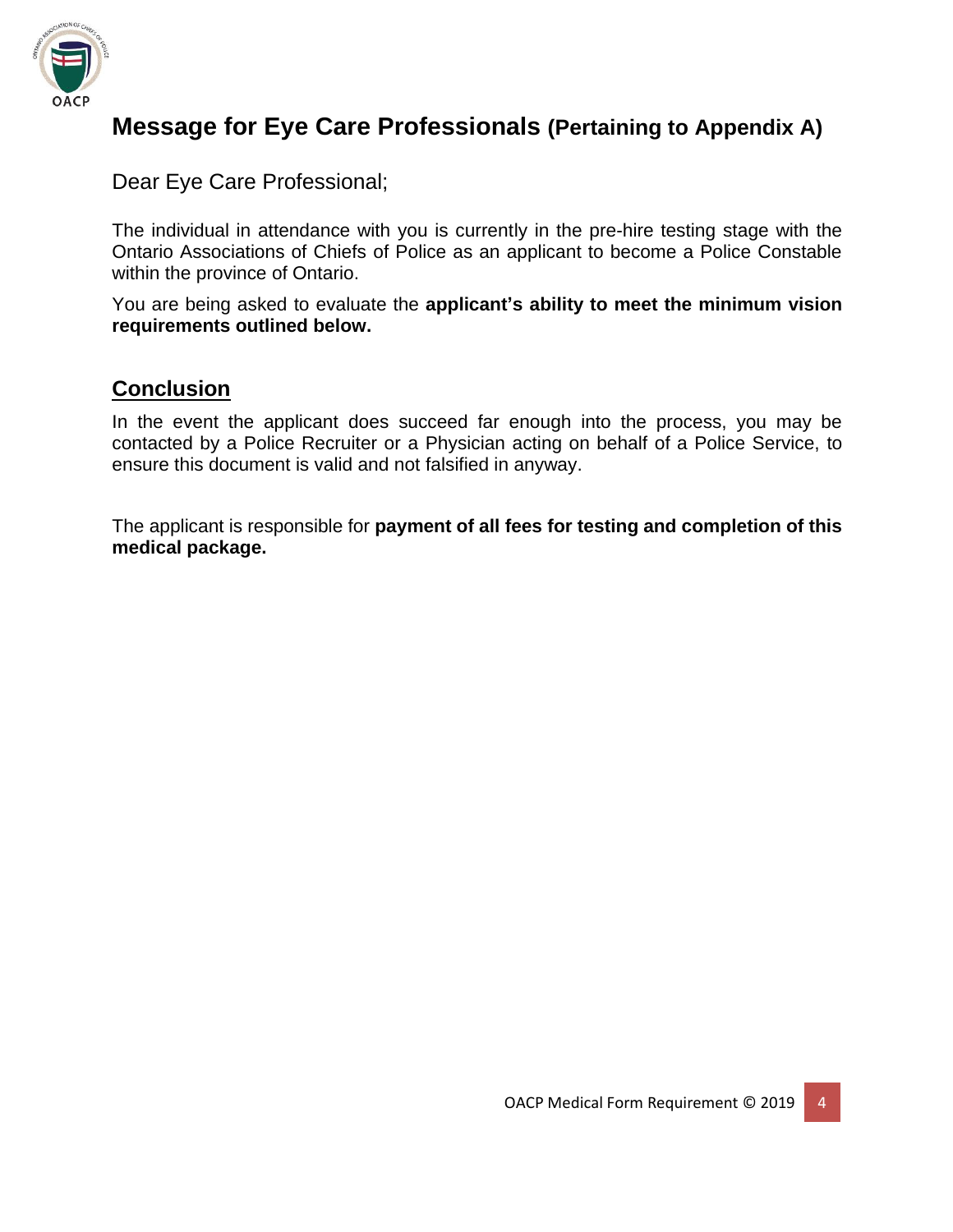

# **Standards – Pre-Employment Stage**

## **Vision requirements**

#### **Minimum Vision Standards**

- corrected/uncorrected acuity at least 6/6 (20/20) with both eyes open
- if a correction is required to obtain 6/6 acuity, then uncorrected visual acuity at least 6/12 (20/40) with both eyes open and
- farsightedness the amount of hyperopia must not be greater than  $+2.00$  D, spheroequivalent in the least hyperopic eye.
- lateral deviation "far" in excess of 5 eso or 5 exo, requires additional information from an Optometrist/Ophthalmologist, which documents the person is unlikely to experience double vision when fatigued or functioning in reduced visual environments. Guidelines regarding further testing and appropriate forms can be found at **[www.oacpcertificate.ca](http://www.oacpcertificate.ca/)** in the "Guidelines for Optometrists/Ophthalmologists 2020"
- lateral deviation "near" In excess of 6 eso or 10 exo, requires additional information from an Optometrist/Ophthalmologist which documents that the person is unlikely to experience double vision when fatigued or functioning in reduced visual environments. Guidelines regarding further testing and appropriate forms can be found at **[www.oacpcertificate.ca](http://www.oacpcertificate.ca/)** in the "Guidelines for Optometrists/Ophthalmologists 2020"
- colour vision Normal colour vision as determined by the tests listed in Table 1. If the applicant fails any of the screening tests or has a borderline performance on the test (based on the test scoring instructions), then the applicant must pass Farnsworth D-15 or Waggoner Diagnostic D15 without any colour corrective (e.g. X-Chrom, Chromagen) lenses. Guidelines regarding further testing and appropriate forms can be found at **[www.oacpcertificate.ca](http://www.oacpcertificate.ca/)** in the "Guidelines for Optometrists/Ophthalmologists 2020"

Table 1. List of acceptable for colour vision screening tests

24 plate or 38 plate edition of the Ishihara test Hardy, Rand Ritter 4<sup>th</sup> or 5<sup>th</sup> edition, Waggoner PIP24, Waggoner Computerized Color Vision Test Innova/Rabin Cone Contrast Test.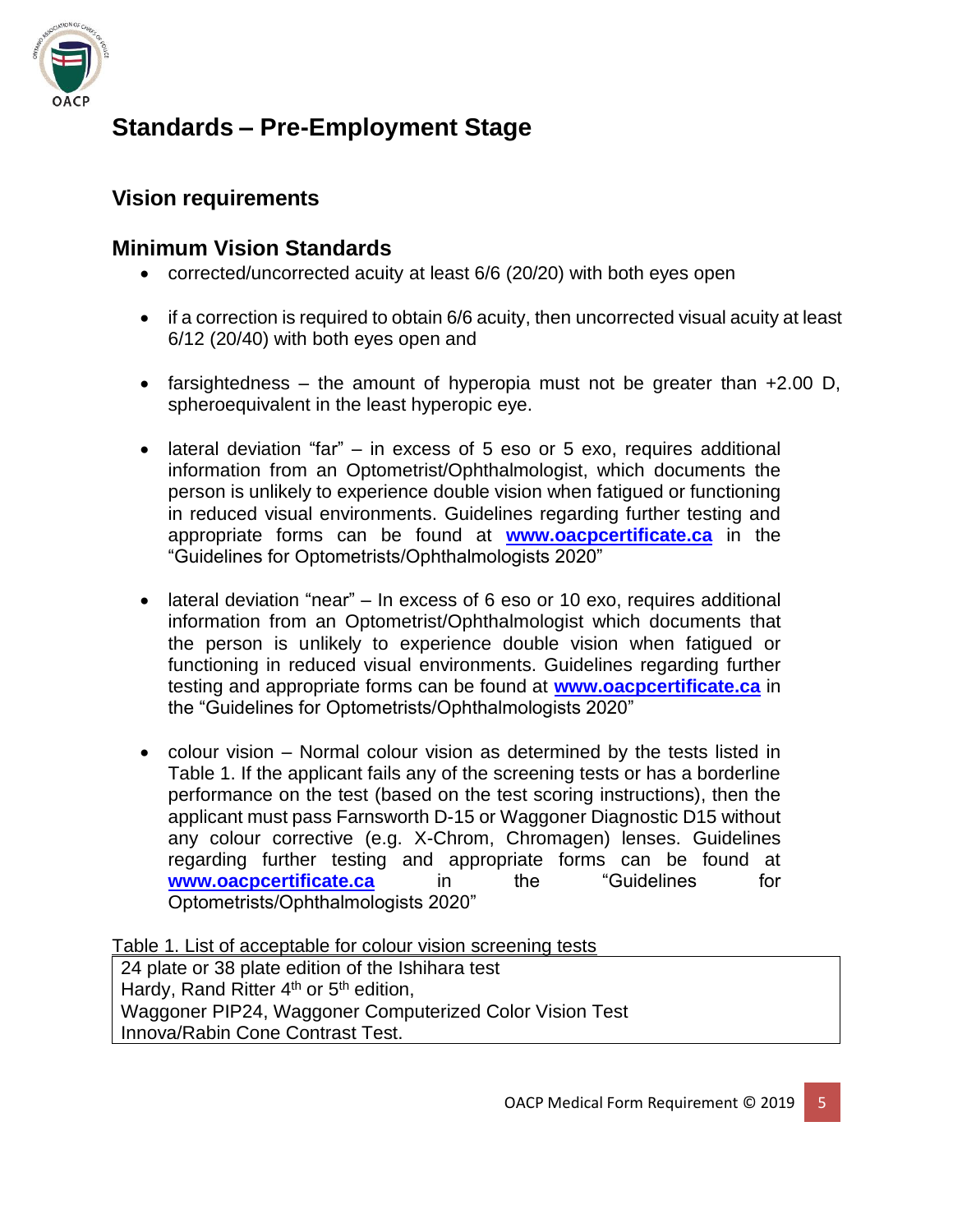

• peripheral vision – assessed using a Goldmann equivalent size III target at a 10-decibel intensity. Except for the physiological blind spot, there should be no significant scotomas within the limits specified below. A significant scotoma is defined as two or more adjacent points that are not seen. If the scotoma is covered completely by the normal visual field in the other eye, then it can be considered as acceptable and may only need to be monitored. Limits for the various meridians are:

- $\circ$  Temporal (0<sup>o</sup> meridian): 75<sup>o</sup>
- $\circ$  Superior temporal (45<sup>o</sup> meridian): 40<sup>o</sup>
- o Superior (90º (meridian): 35º
- o Superior nasal (135º meridian): 35º
- o Nasal (180º meridian): 45º
- o Nasal-inferior (225º meridian): 35º
- $\circ$  Inferior (270 $\circ$  meridian): 55 $\circ$
- $\circ$  Inferior temporal (315<sup>o</sup> meridian): 70<sup>o</sup>

#### **Corneal refractive surgery**

Allowed; however, the Specialist must provide specific documentation outlining the condition in a report if they do have a history of one criterion in appendix A.

#### **Pseudophakic intraocular lenses**

Allowed; however, the Specialist must provide specific documentation outlining the condition in a report if they do have a history of one criterion in appendix A.

### **Phakic intraocular lens implants (PIOL)**

Allowed; however, the Specialist must provide specific documentation outlining the condition in a report if they do have a history of one criterion in appendix A.

### **Orthokeratology, corneal transplants, intra-stromal corneal rings**

Not allowed

#### **Ocular disease**

Free from diseases and disorders that impair visual performance as indicated by the standards above, or will produce sudden, unpredictable incapacitation of the visual system, or are progressive and are likely to impair visual performance.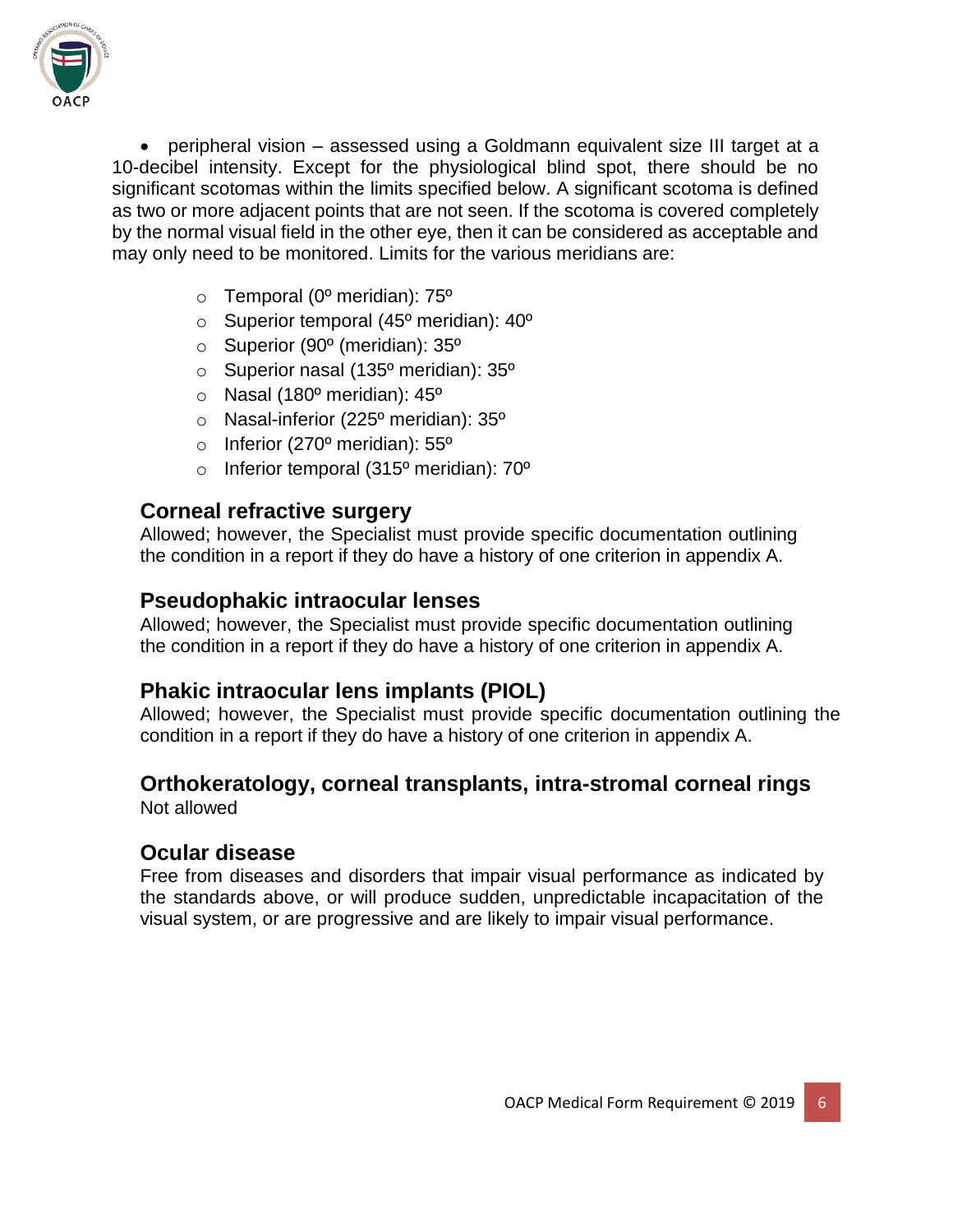

**Appendix A**

## **Vision Assessment Form**

**Does the applicant meet minimum vision requirements?** 

O Meets Standard **Does Not Meet Standard** 

**If the applicant did have Refractive Surgery over 6 months ago, (which includes Corneal and Intra-Ocular Lens Procedures) does the applicant have a history of the following:**



**If you as the applicant have a history of one of the following symptoms above OR; have had any form of refractive surgery within the past 6 months, you will be required to complete additional documents which can be found on [www.oacpcertificate.ca](http://www.oacpcertificate.ca/) under the forms tab called "Guidelines for Optometrists/Ophthalmologists 2020".**

#### **Optometrist or Ophthalmologist information:**

|                                           | Phone:_____________                                                              |
|-------------------------------------------|----------------------------------------------------------------------------------|
|                                           |                                                                                  |
|                                           |                                                                                  |
|                                           |                                                                                  |
| (Specialist's Signature)                  | (Date Assessed)                                                                  |
| <b>Applicant:</b>                         |                                                                                  |
|                                           |                                                                                  |
| (Applicant's Signature)                   | (Date Signed)                                                                    |
|                                           | This form is valid for a period of 2 years commencing from the date it is signed |
| 7<br>OACP Medical Form Requirement © 2019 |                                                                                  |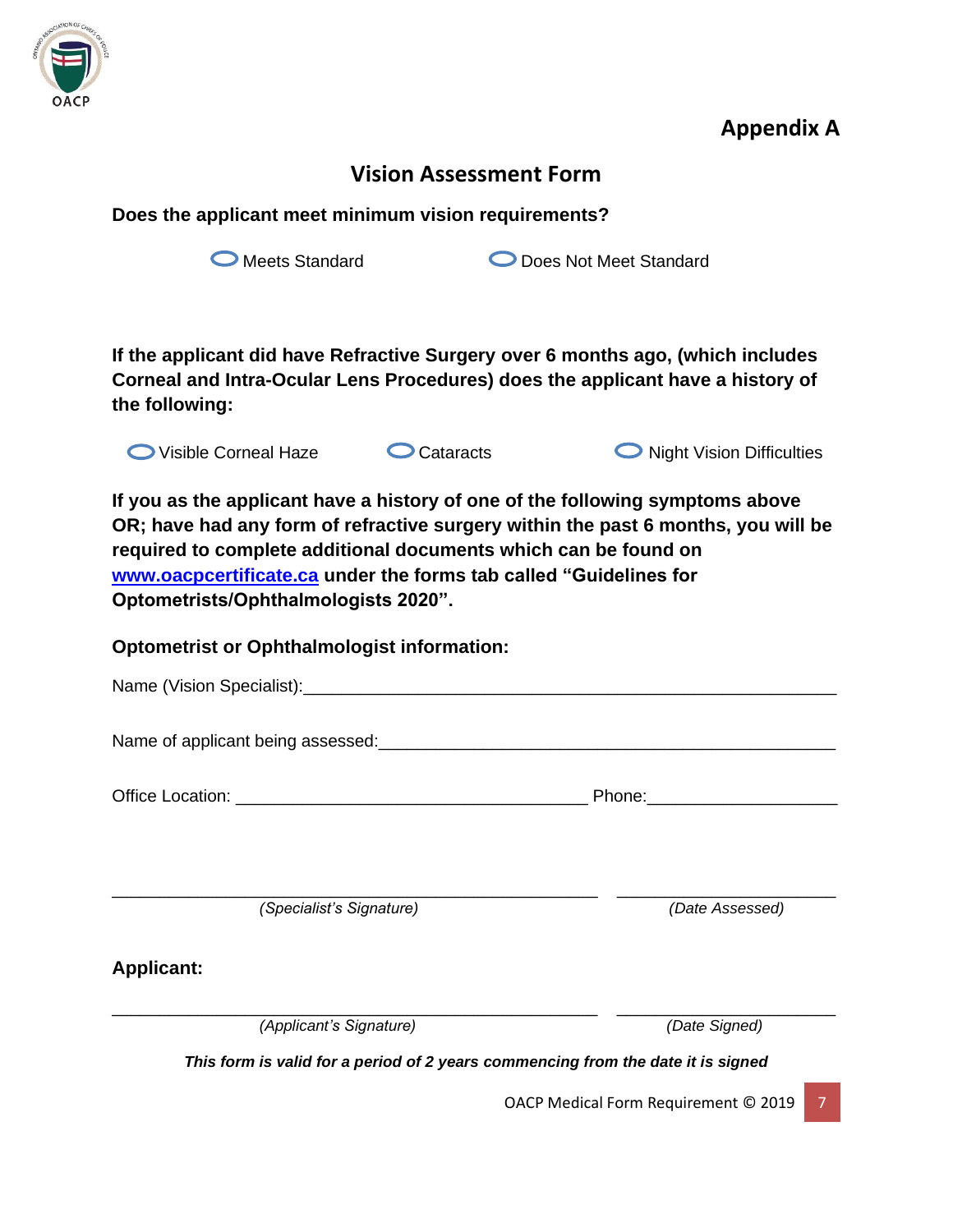

## **Message for Audiologist or Hearing Instrument Practitioner (Pertaining to Appendix B)**

Dear Audiologist or Hearing Instrument Practitioner

The individual in attendance with you is currently in the pre-hire testing stage with the Ontario Associations of Chiefs of Police as an applicant to become a Police Constable (or other Justice Practitioner) within the province of Ontario.

You are being asked to evaluate the applicant's ability to meet the minimum hearing requirements outlined below.

## **Requirement**

The applicant must be able to pass stage 1 of the audiogram testing. Should the applicant not be successful in stage 1, the applicant must then proceed onto stage 2.

**If the applicant meets the standard of stage 1 (audiogram testing), the applicant is not required to conduct stage 2 and is considered to officially meet the standard.**

Candidates with hearing aids must meet the same screening criteria as those who do not use hearing aids.

## **Conclusion**

In the event the applicant does succeed far enough into the process, you may be contacted by a Police Recruiter or a Physician acting on behalf of a Police Service, requesting the report completed on the applicant.

The applicant is responsible for **payment of all fees for testing and completion of this medical package.**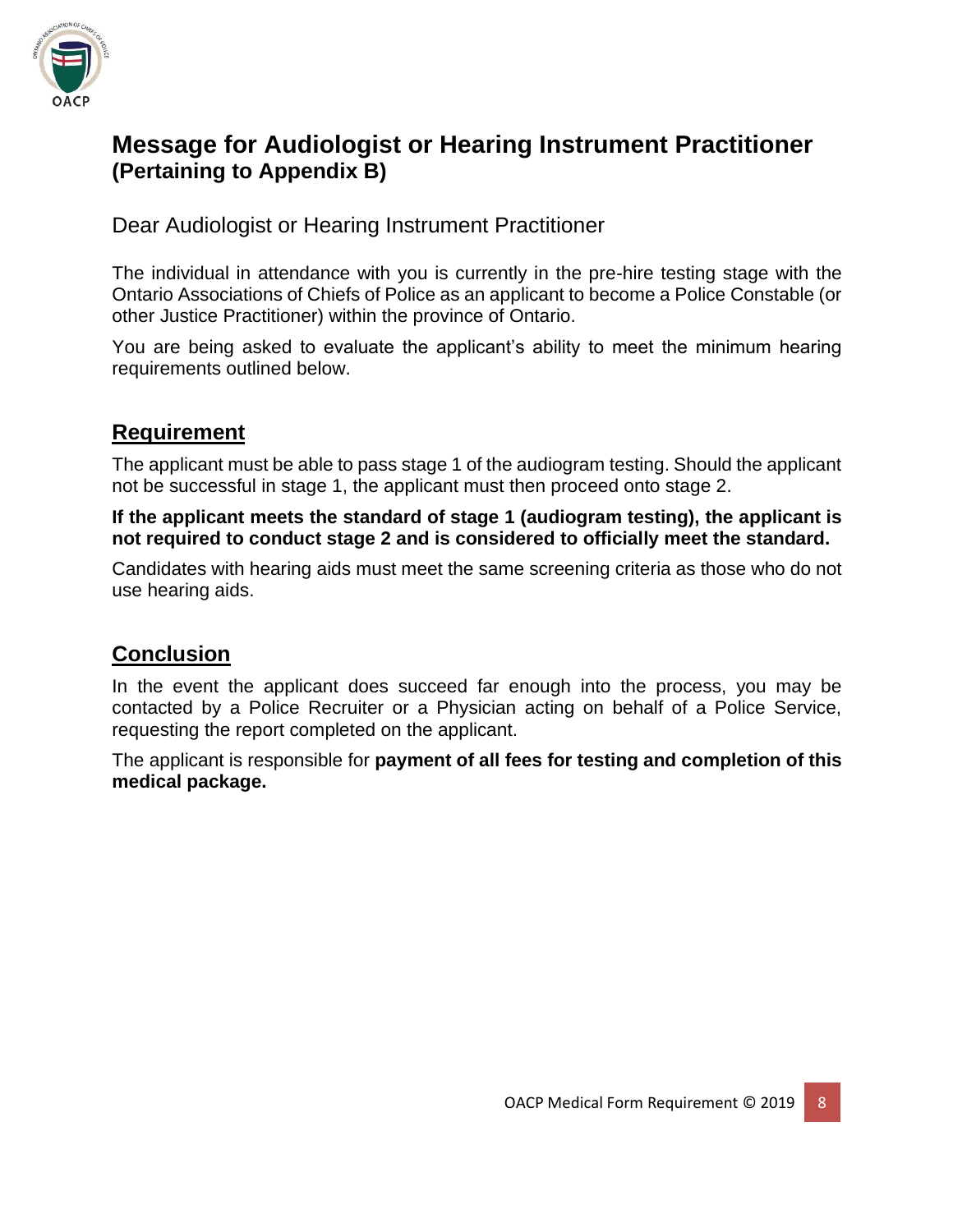

## **Minimum Hearing Standards**

#### **Stage 1 – Audiogram**

Hearing thresholds are measured in all candidates.

Pure-tone thresholds measured under audiometric headphones shall not exceed 25 dB HL in each ear at the following frequencies: 500, 1000, 2000, 3000 and 4000 Hz. Candidates whose hearing levels fail to meet these requirements must proceed to Stage 2 (measures of Speech Recognition Thresholds in Quiet and in Noise using the headphone version of the Hearing in Noise Test).

Should the applicant be unsuccessful with the Stage 1 Audiogram, then the applicant must move on to stage 2.

#### **Stage 2 – Hearing in Noise Test (HINT)**

Candidates who do not meet the Stage 1 criteria are evaluated with the headphone version of the HINT.

The CSS Hearing Standard has two HINT criteria:

1) The first criterion is for SRTs measured in noise. SRTs in noise are to be measured with the noise level fixed at 75 dBA. The screening criterion for the English version of the test is a Noise Composite SRT of -4.4 dB SNR (a 2 dB elevation above the established headphone norm of -6.4 dB SNR). The screening criterion for speech communication in noise, the Noise Composite, may also be expressed as a speech level for the HINT Composite threshold of 70.6 dBA or less.

2) The second criterion is for a SRT measured in Quiet of 30 dBA or less.

Candidates who fail to meet either or both of the screening criteria for the HINT can be retested once. Only the failed criteria (Noise Composite SRT and/or SRT in Quiet) need to be retested. Retesting can be done immediately after initial testing during the same visit.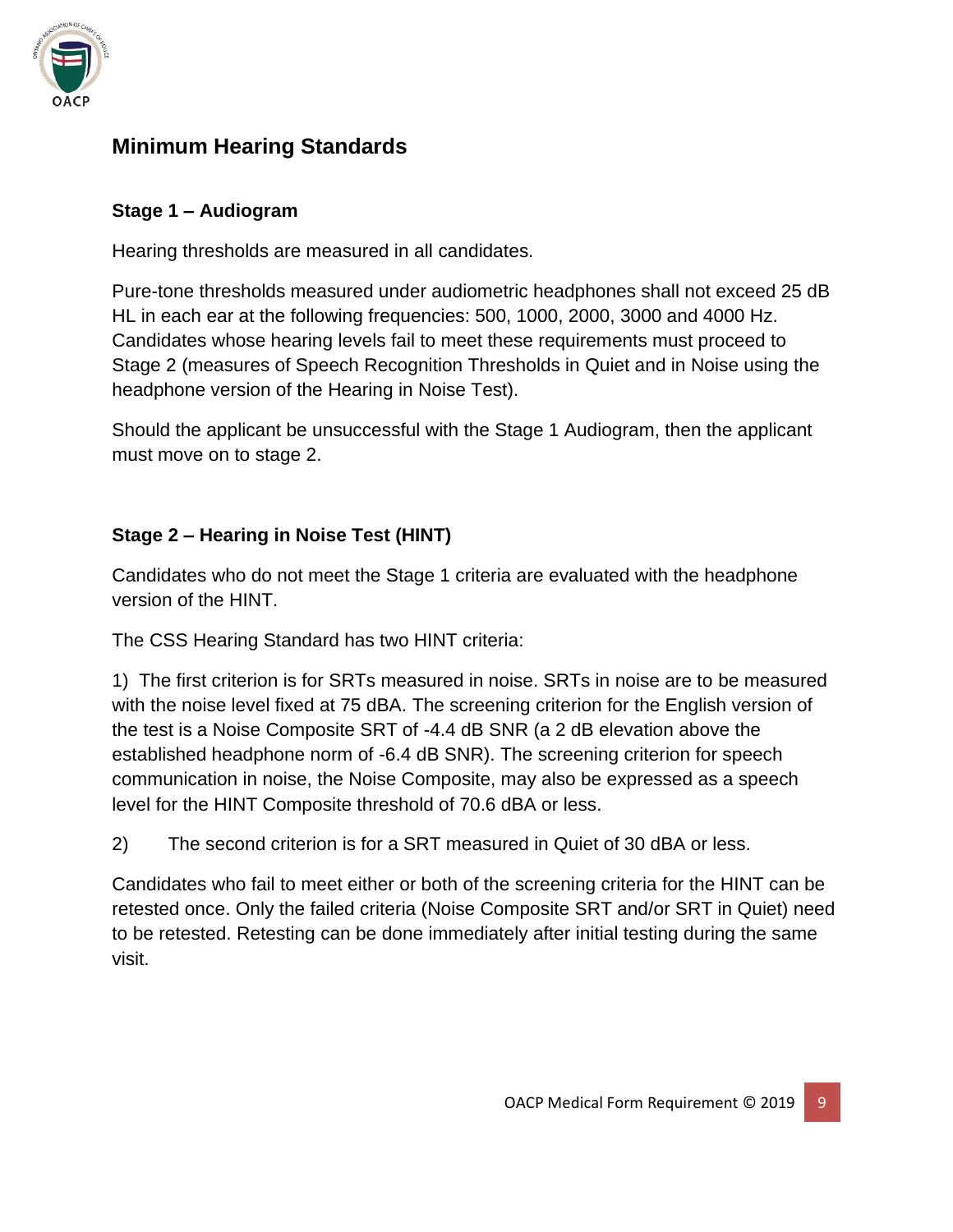

## **Sound field criteria – Hearing assessment referrals, unaided or aided testing**

#### **HINT**

Candidates who fail Stage 2 (headphone version of the HINT) can elect to be tested in a sound field by an audiologist, upon referral. Sound field testing allows for the unaided (without hearing aids) or aided (with hearing aids) assessment of candidates. To proceed with sound field testing, a Hearing Assessment Referral Form must be completed.

Candidates with hearing aids must meet the same screening criteria as those who do not use hearing aids. It should be noted that norms specific to the sound field must a priori be established using individuals with normal hearing. In cases where the headphone and sound field specific norms differ, the differences will serve as correction factors to be applied to the screening criteria, and the performance of candidates tested in the sound field will be compared to these adjusted criteria. For further details regarding sound field testing and adjusted screening criteria, please contact [support@oacpcertifcate.ca](mailto:support@oacpcertifcate.ca) for the **HINT Protocol for CSS Hearing Standards** package.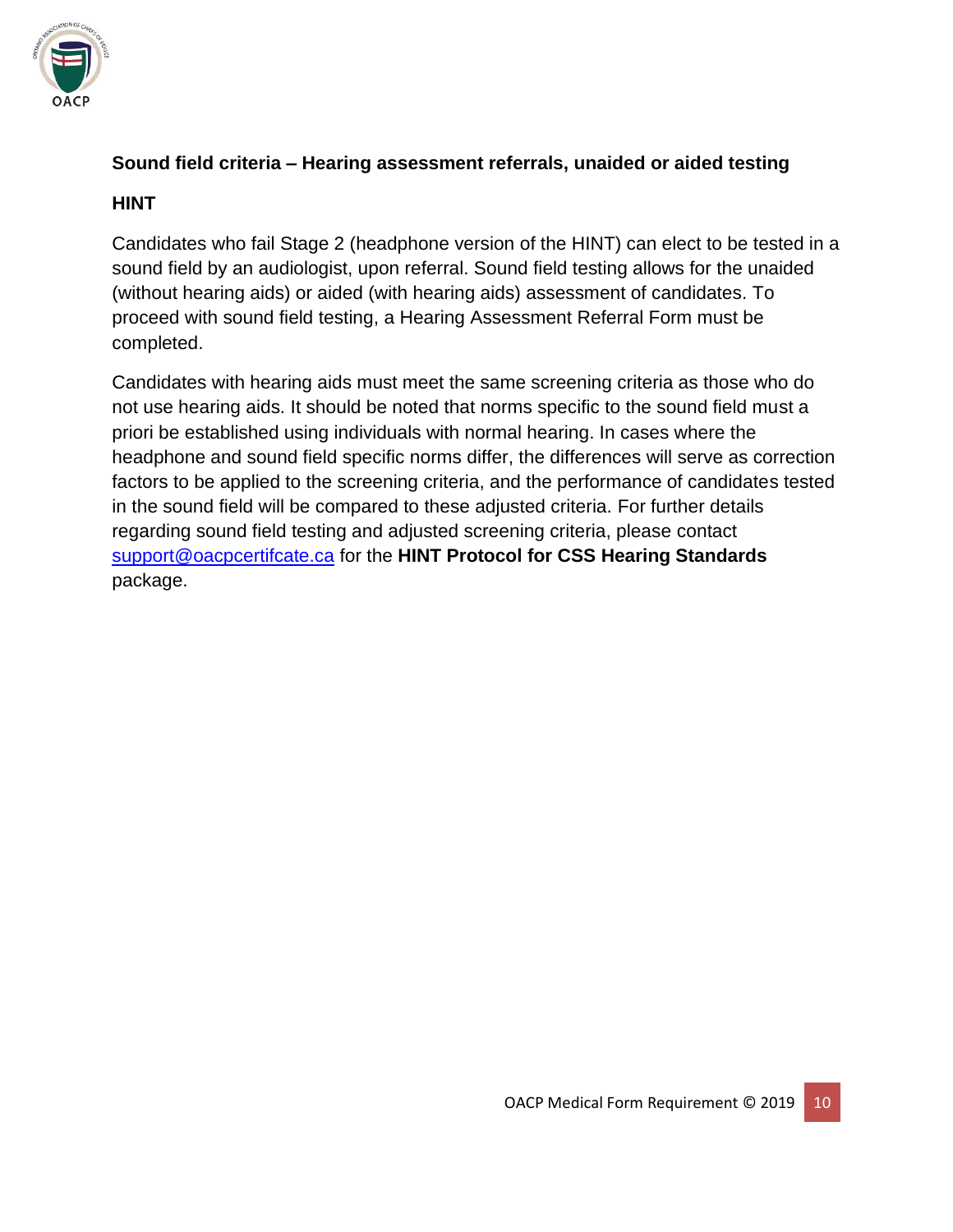

# **Appendix B**

# **Hearing Assessment Form**

#### **Does the applicant meet minimum hearing requirements?**

O Meets Standard **Does Not Meet Standard** 

| <b>Hearing Specialist information:</b>                                           |                 |
|----------------------------------------------------------------------------------|-----------------|
|                                                                                  |                 |
|                                                                                  |                 |
|                                                                                  |                 |
|                                                                                  |                 |
| (Signature)                                                                      | (Date Assessed) |
|                                                                                  |                 |
| <b>Applicant:</b>                                                                |                 |
| (Applicant's Signature)                                                          | (Date Signed)   |
| This form is valid for a period of 2 years commencing from the date it is signed |                 |

OACP Medical Form Requirement © 2019 11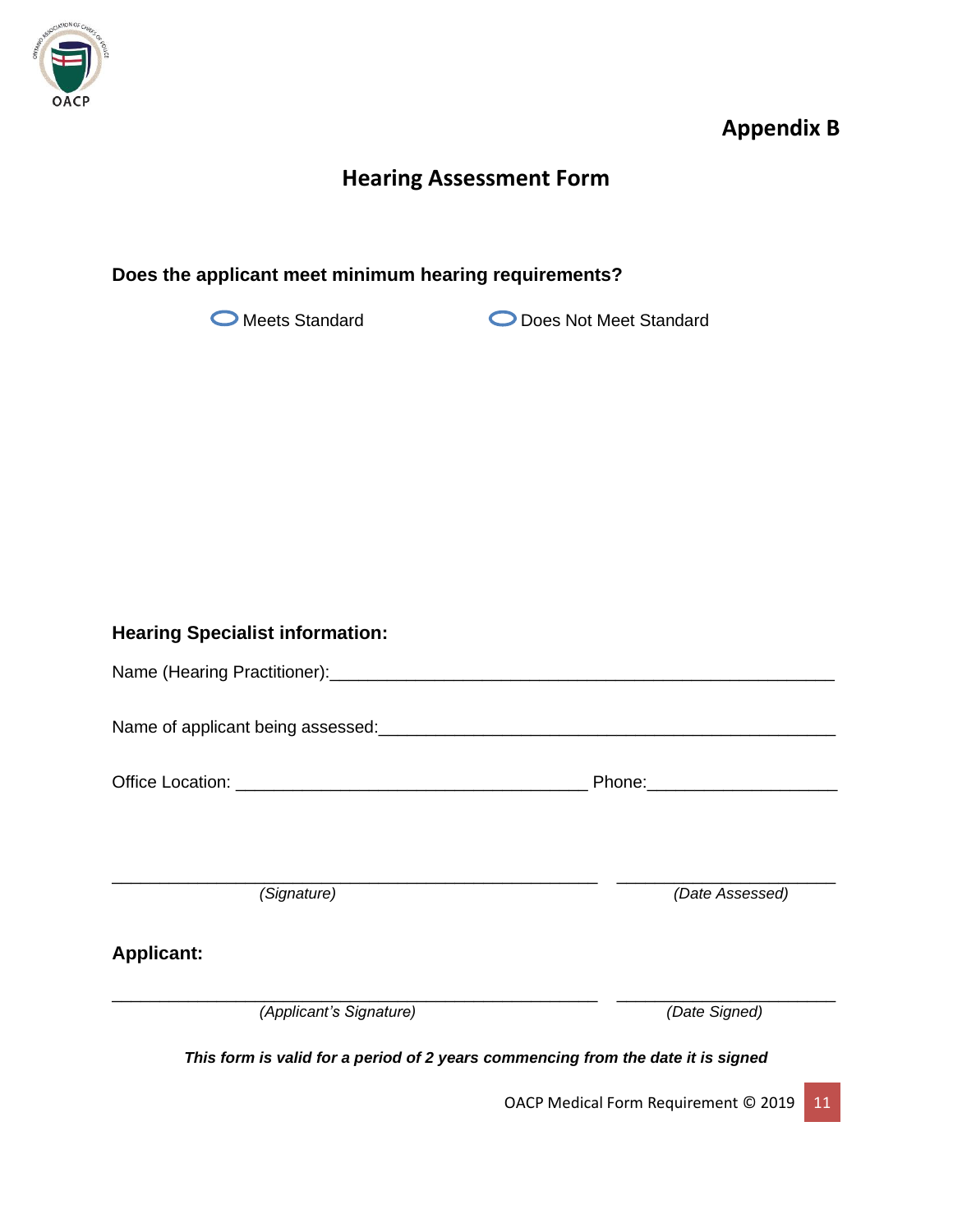

# **Applicant Declaration, Acknowledgement, and Consent**

#### **Initials**

**\_\_\_\_\_\_I consent** to this information being provided to the Police Service I choose to apply to, for the purpose of pre-selection hiring.

**\_\_\_\_\_\_I certify and acknowledge** that all the documents/materials included in this submission have been examined by me, and that the information provided is true and complete. I will furnish, upon request, all additional records and documents considered necessary by OACP to review this submission; and I consent to the conduct of any audit required to be performed on the corporation for certification purposes.

**L** acknowledge that notwithstanding of the results in this medical form, I still may be disqualified by police services who may conduct further medical examinations during the hiring process to assess if any medical condition, ailment, or concern impedes my abilities to perform the essential duties of a police officer.

**Let is consent** to the respective police service that I choose to apply to, will be allowed to contact the practitioner for clarification of the hearing and vision examination form above.

**\_\_\_\_\_\_I hereby release** the OACP, TNT Justice Consultants., police services, and other law enforcement agencies in which I apply to from any and all liability and damages.

**I further** hold harmless the OACP, TNT Justice Consultants, police services, and other law enforcement agencies whether direct or indirect of any legal indemnity that may arise during this application process.

**\_\_\_\_\_\_I acknowledge** the cost of this examination and any other reports prepared are solely my responsibility.

**\_\_\_\_\_\_I acknowledge the hearing and vision standards are considered bona fide** requirements of becoming a police officer in Ontario and the Police Service I choose to apply to, may screen me out of the process **if I do not meet the standards**.

\_\_\_\_\_\_\_\_\_\_\_\_\_\_\_\_\_\_\_\_\_\_\_\_\_\_\_\_\_\_\_\_\_\_\_\_\_\_\_\_\_\_\_\_\_\_\_\_\_\_\_\_\_\_\_ \_\_\_\_\_\_\_\_\_\_\_\_\_\_\_\_\_  *(Signature of Applicant) (Date Signed)*

OACP Medical Form Requirement © 2019 12